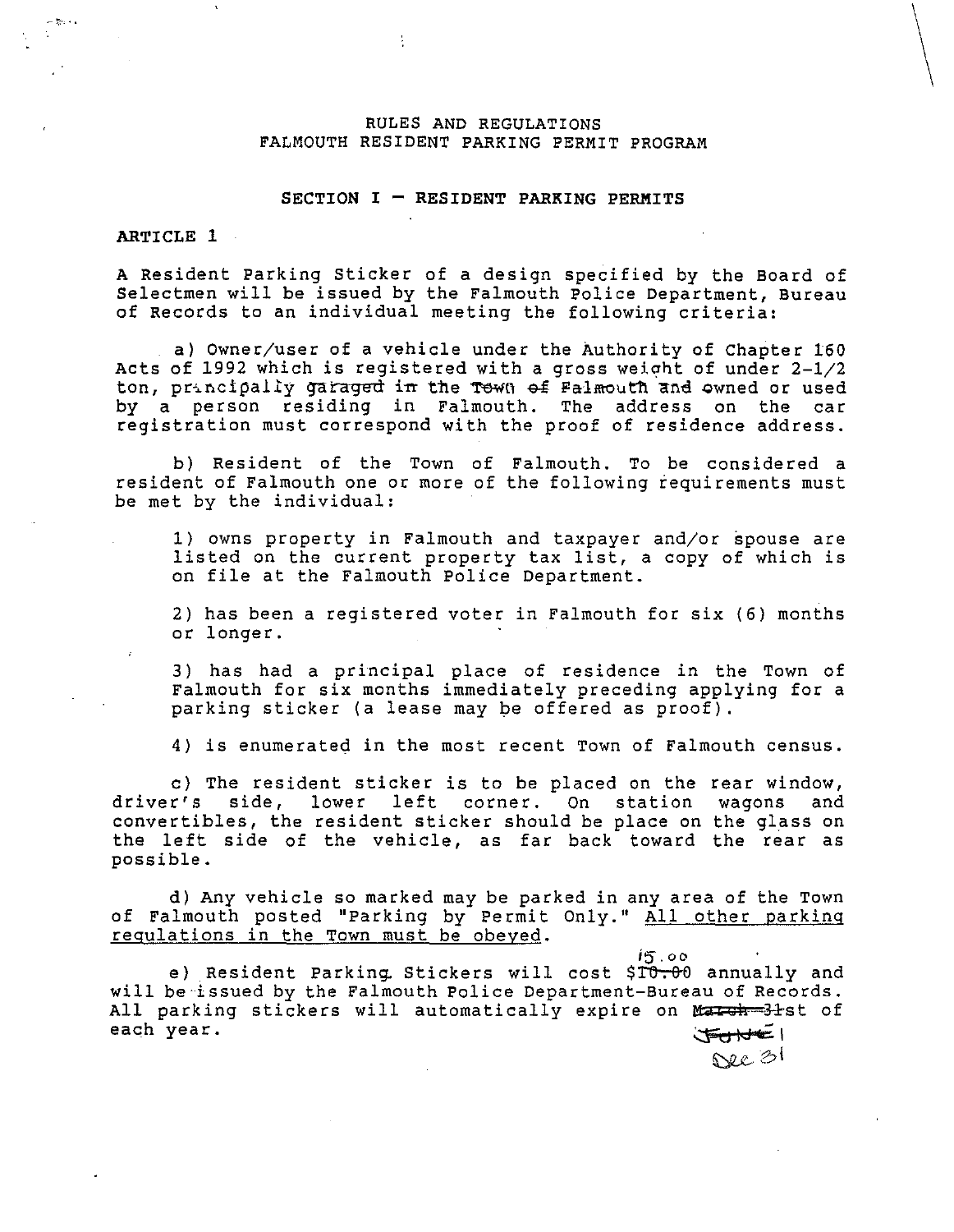### ARTICLE 2

 $\mathbb{R}^{N}$  .

A temporary sticker may be issued to a person who rents or leases a house, boat slip, campsite, apartment, or condominium in the Town of Falmouth during summer season beginning June 1 and ending September 1 for all or part of a summer. Temporary stickers will cost \$125.00 for the first car, \$50.00 for the second and \$100.00 for each additional car. Summer residents must provide a copy of a bona fide lease. Temporary stickers may also be issued to the following:

a) A person who owns a timeshare unit of interval ownership for one (1) week or more during the summer season. A sticker will be issued only for the time of their documented interval ownership. Fee: \$20.00 per ownership period. (Documentation by corporate owner only).

b) A resident who has a resident sticker but whose vehicle has been stolen or is being repaired. There will be no charge for the length of a rental car agreement in these cases.

c) A resident with a vehicle not properly registered, but who is transferring registration; in this case a temporary sticker will be issued for seven (7) days to allow time for the change over. This will be valid only in the area in which they reside. A valid registration along with proof of residency is needed to obtain a permit. All outstanding traffic tickets must be. paid prior to issuance of a temporary on out of state plates.

d) A resident who owns no vehicle, but is renting one. Proof of residency along with a rental agreement for the car must be presented, and a permit for the length of the rental agreement will be issued.

## ARTICLE 3

Parking stickers will automatically be revoked if (1) a car ceases to qualify; (2) if affixed to a car other than the one so designated at the time of application; or (3) if the registration number on the resident sticker is different than the one on the vehicle. Any vehicle bearing a revoked parking sticker and parked on a street posted under the Authority of Chapter 160 Acts of 1992 will be subject to the same penalty as a vehicle parked on a street posted under the same act without a parking sticker or a.visitor permit.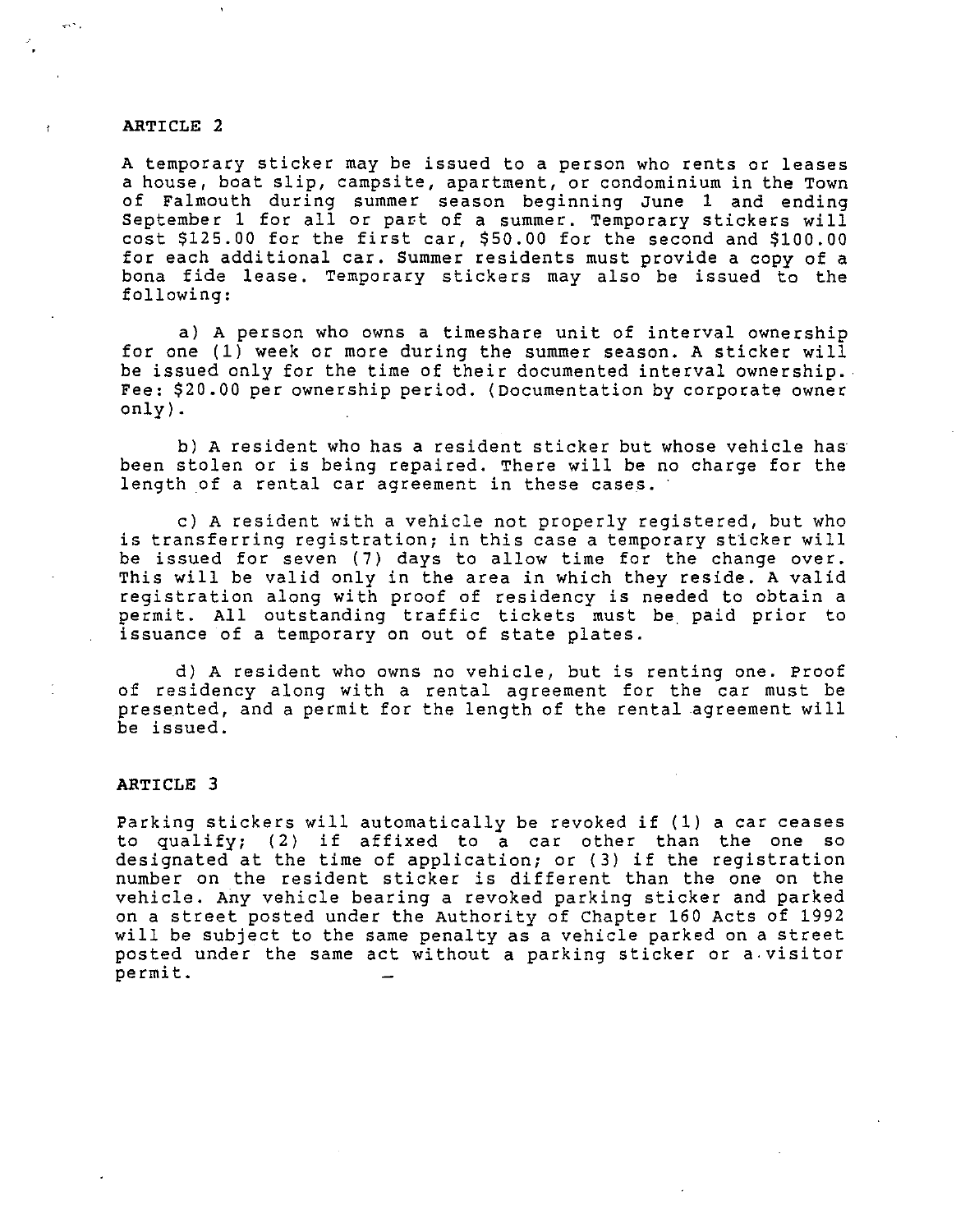#### $SECTION II - GUEST CANS$

ARTICLE 1

To qualify for a guest card the person making application must be a resident on a street which has designated permit parking. The vehicle owned by such resident must have a residential parking permit sticker or a declaration of no vehicle ownership must be made, and the resident must be eligible in all other aspects for such a permit.

a) Only one guest permit will be issued to each dwelling unit whose resident meets the criteria cited above. The fee will be \$10.00

b) Permits will be issued on an annual basis beginning April 1, 1994

c) Guest cards will NOT BE REPLACED until the following year's reissuance for any reason other than mutilation; in case of mutilation all the torn pieces must be presented before a replacement will be issued.

d) The card will be placed on the rear view mirror post, with the front side of the card plainly visible for inspection from the street and will contain the following information:

PERMIT NO. DATE OF ISSUE EXPIRATION DATE

 $\begin{array}{|c|c|} \hline \end{array}$ 

TOWN OF FALMOUTH

YEAR

STREET ADDRESS

The reverse of the card-will have the wording:

PLEASE DISPLAY THIS CARD ON VEHICLE REAR VIEW MIRROR POST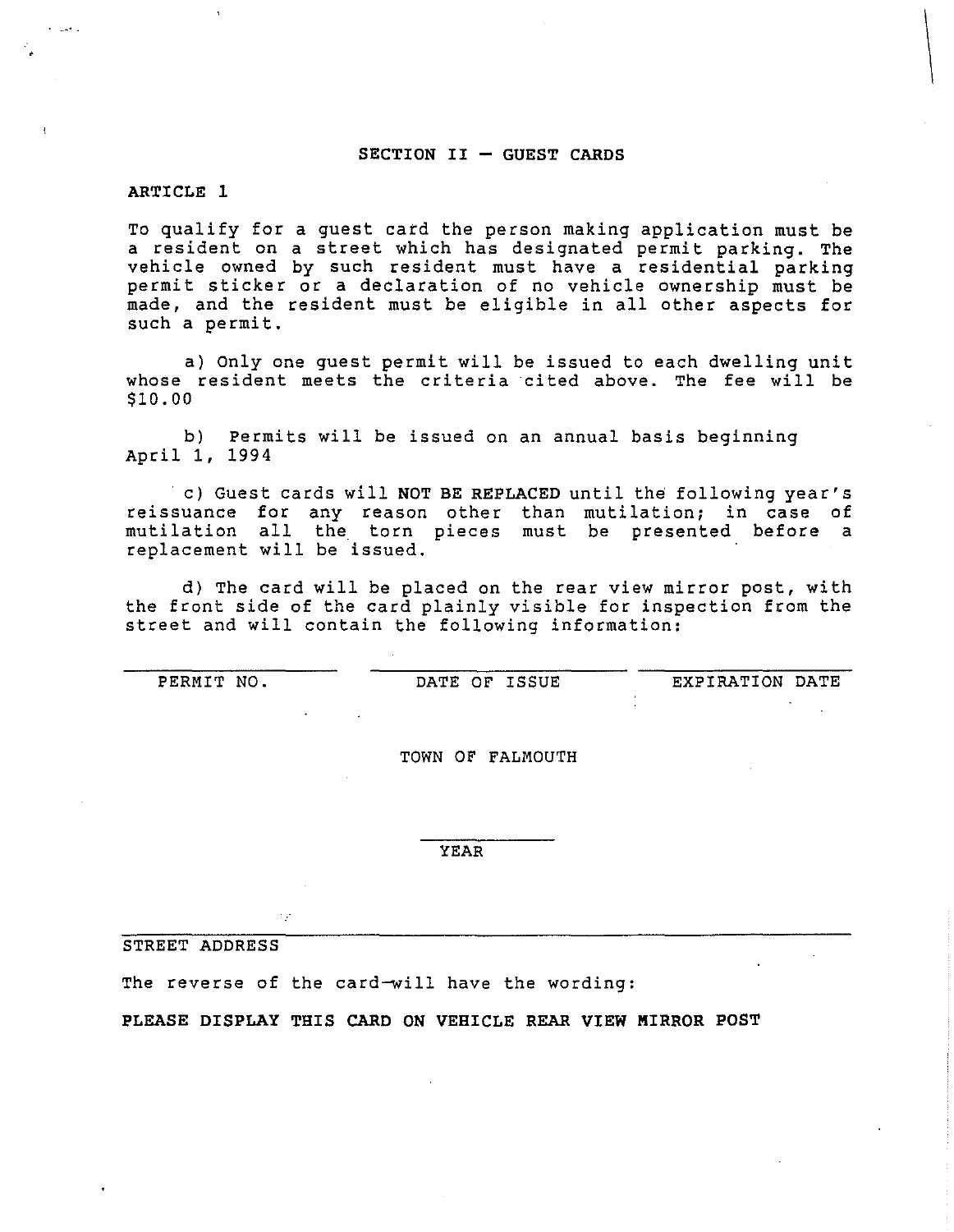# ARTICLE 2

Residents of the restricted parking streets will be eligible to purchase DINNER PASSES at a cost of \$1.00 each. The passes will be marked with the original guest sticker number. Passes are effective from 6:00 p.m. to 10:00 p.m. and to be valid the resident must write in the following information in ink:

- a) date of use
- b) registration number of vehicle
- c) house location of dinner party

The pass must be placed on the dashboard in front of the steering wheel.

## SECTION III - GENERAL

## ARTICLE 1

Any vehicle not displaying a Falmouth resident parking sticker will be issued a parking violation for parking in a· prohibited area (Violation  $#11$ ) and treated as any prohibited area infraction, including towing of said vehicle.

# ARTICLE 2

A street or neighborhood may be designated a resident parking permit area by the Falmouth Board of Selectmen under the Authority of Chapter 160 Acts of 1992 provided:

a) a petition signed by more than fifty (50) percent of the residents on those streets be presented to the office of the Selectmen requesting such action

b) The various Town Departments involved in planning, safetyengineering and enforcement investigate the legal and safety aspects of the location and recommend establishment of the plan to the Board of Selectmen.